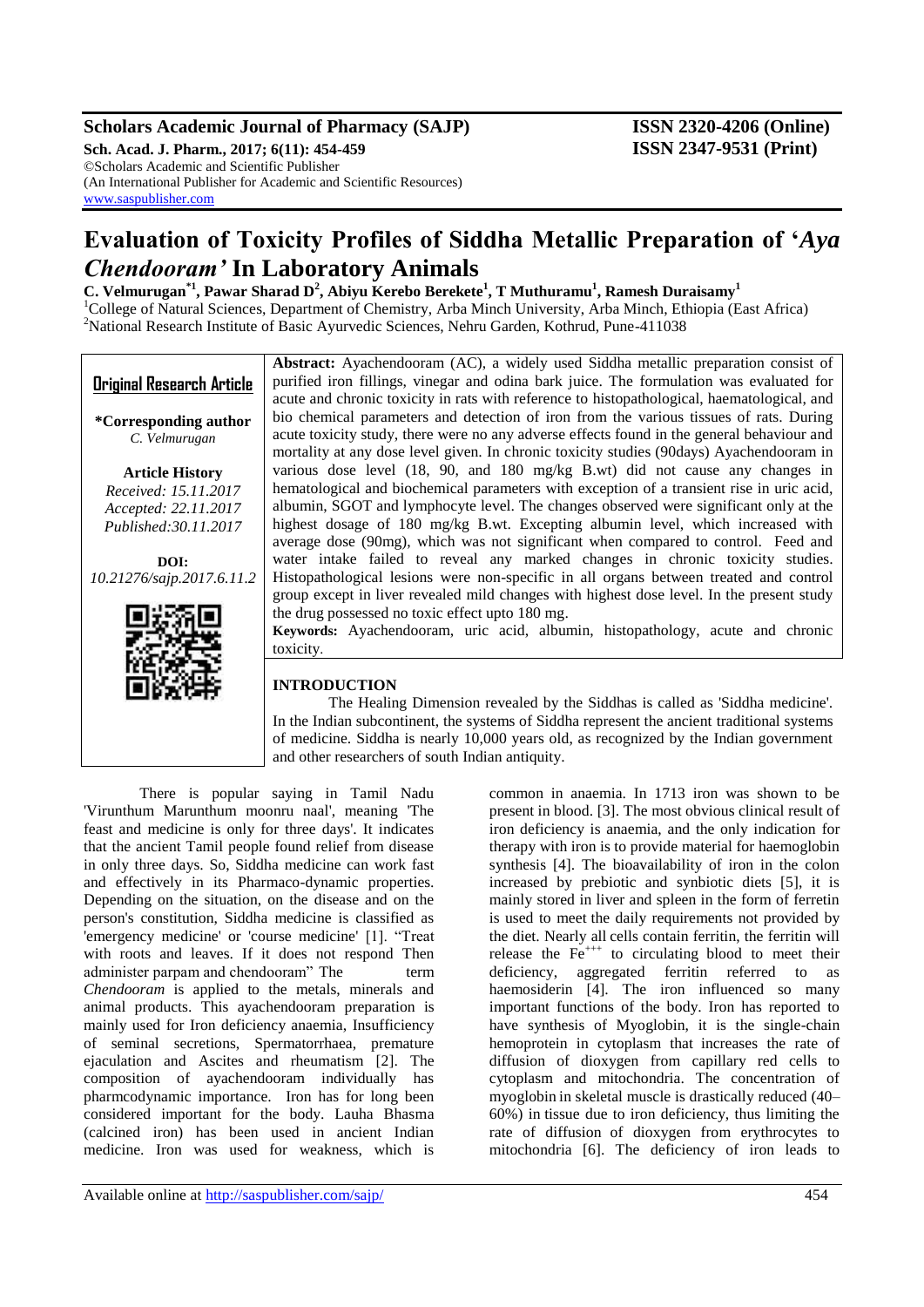Trypanosoma cruzi infection in host [7], affecting cognition and learning processes in humans [8], significant alterations in the metabolism of 5 hydroxytryptamine in brain [9] and reduction in γaminobutyric acid (GABA) and glutamic acid content of the brain. On rehabilitation with the ironsupplemented diet for 1 week, these decreased enzyme activities in brain attained the corresponding control values [10]. Vinegar Reported that have antihypertensive and antiglycemic effect. The antihypertensive activity was due to reductions in both plasma renin activity and plasma aldosterone concentrations [11] and antiglycemic effect clinically proved by [12]. *Odina wodier, roxb.,* family *anacardiceae* is a large tall tree found in deciduous forest in india, srilanka, china, Malaysia and Philippine island [13] it is popularly known as kashmala, odomaram, jiol in local language and in English it is called rhus olina [14]. It contains carbohydrate and reducing sugar. Traditionally the various parts of this plants are used for many disorder and the leaves of the plant used for elephantiasis [14], juice used as emetic, bark powder used as tooth powder, bark extract has been reported to be useful in vaginal trouble, ulcer, heart disease and gum obtained from the plant used as tablet binder [15]. Siddha system of medicine has many preparations for the treatment of Anaemia. Out them ‗*Aya chendooram*' is one of the best medicine which is widely used by the Siddha expert to counteract the anaemia in the patients. However, the information available on the safety profile of this preparation is scanty. Hence, evaluate the safety of this preparation the present study was under taken with following objective.

To evaluate the acute toxicity in rats, 90 days repeated dose administration of *Aya Chendooram* in rats and estimate the levels of Iron in serum and various body organs after 90 days repeated dose administration in rats.

# **MATERIAL AND METHODS Experimental animals**

All the animals used in the present study were procured from the animal house of Pharmacology Department, Central Research Institute for Siddha, Chennai. The study was conducted after obtaining Institutional Animal Ethical committee Clearance (Proposal No.34/PHARMA/CRIS, 2007).

# **Accommodation**

The rats were housed in the polypropylene cages with paddy husk as bedding and with stainless steel top grill having facilities for providing food and drinking water in polypropylene bottles with stainless steel sipper tube. The animals were housed in air conditioned rooms  $[23-30^0C,$  Humidity  $(50-60-%)$ ].

# **Animal Identification**

All animals were housed individually with appropriate identification (label) on cages. Animal in

each cage was identified by standard dye marking and by the labels on the cage.

# **Diet and water**

The rats were maintained on standard pellet diet (Amrut Laboratory Animal Feed, Nav Maharastra House, Pune, Maharastra) and purified water (by Aqua guard) in polypropylene bottles. The animals had free access to feed and water.

# **Day and night cycle**

Twelve hourly light and dark cycle were maintained.

# **Drugs and Chemicals**

Ayachendooram was obtained from SKM Laboratories, Chennai, a GMP certified laboratory**.** All the other chemicals used were of analytical grade.

# **Acute Toxicity**

Twenty four (12 Male and 12 Female) Albino mice, weighing approximately 18-25g were used for the study. The acute toxicity study was carried out as per Guidelines for Ayurveda and Siddha drugs. Healthy mice of either sex were selected and grouped into four comprising of six animals in each group. The animals were fasted for four hours prior to the study with free access to water. The test drug was suspended in the honey and given in graded doses up to maximum dose level. One group received honey only, which served as control. The animals were observed for any toxic manifestations and mortality for 72 hours. There after animals were observed for 14 days. [16]

# **Chronic Toxicity**

The Wister rats ranging between 135-145 gms for males and 120-130 gms for females were selected for the present study. A total of twenty four Wistar rats (12 Males + 12 Females) were randomized and equally divided into four groups comprising six animals in each. The Group I, II & III received the AC therapeutic dose, five times the therapeutic dose, and ten times the therapeutic dose (18mg/kg, 90mg/kg and 180mg/kg) respectively for 90 days daily (*ccras.nic.in)*. Control group animal received honey. The animals were observed for pre-terminal morbidity and mortality and examined clinically. Clinical biochemical and hematological investigations were carried out. This was followed by euthanization and histopathological examination of various organs which includes liver, spleen, kidneys, lungs, heart, intestine, ovaries, testes, and stomach. [16]

# **Statistical methods**

The statistical analysis was performed by the difference between the groups tested by one-way analysis of variance (ANOVA), P< 0.05 was considered to be statistically significant.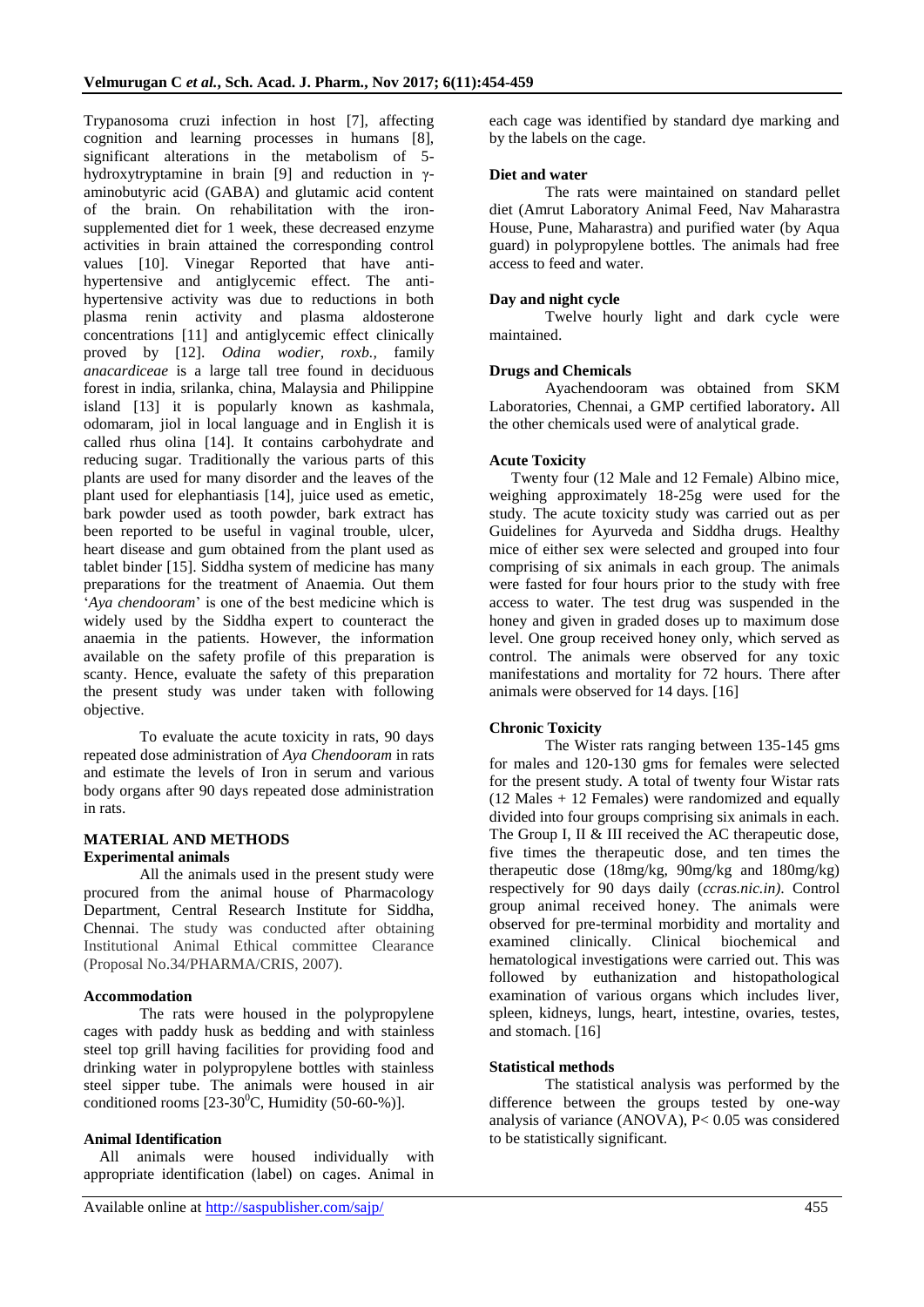# **RESULTS**

#### **Acute Toxicity**

The test drug and vehicle were administered to mice as per the guidelines, under close observation for 4 hrs and followed by daily observation for 14 days, produced neither behavioural changes nor mortality and morbidity in all the groups of animals. Hence further investigation planned.

# **Chronic Toxicity Body Weight and Feed Intake**

No significant changes were observed in the body weight and feed in take in 90 days treatment in all the three dose level when compared to control. The growth rate was linear in all the treated groups when compared to control (Table 1.1-1.4).

| <b>Groups</b> | Day 0             | Day 7             | Day 14            | Day 21            | Day 28         | Day $35$       | Day 42            |
|---------------|-------------------|-------------------|-------------------|-------------------|----------------|----------------|-------------------|
| Control       | $9.17 \pm$        | $10.33 \pm$       | $11.02 \pm$       | $9.76 \pm$        | $10.54 \pm$    | $12.62 \pm$    | $11.12 \pm$       |
|               | $0.95^{\text{a}}$ | $0.74^{\rm a}$    | $0.69^{\rm a}$    | $0.66^{\circ}$    | $0.28^{\rm a}$ | $0.48^{\rm a}$ | $0.65^{\rm a}$    |
| Group I       | $9.20 \pm$        | $8.43 \pm$        | $10.83 \pm$       | $9.85 \pm$        | $10.09 \pm$    | $12.78 \pm$    | $11.14 \pm$       |
|               | $0.89^{ab}$       | 0.50 <sup>b</sup> | $0.67^{\rm a}$    | 0.81 <sup>a</sup> | $0.89^{a}$     | $1.18^{a}$     | $1.41^{\circ}$    |
| Group $II$    | $9.00 \pm$        | $9.50 \pm$        | $10.62 \pm$       | $11.68 \pm$       | $12.23 \pm$    | $11.28 \pm$    | $11.33 \pm$       |
|               | $1.16^{b}$        | $0.38^{a}$        | 0.41 <sup>a</sup> | $0.60^{\rm a}$    | $0.99^{\rm a}$ | $1.38^{a}$     | $0.93^{\text{a}}$ |
| Group III     | $9.15 \pm$        | $8.09 \pm$        | $10.14 \pm$       | $10.12 \pm$       | $10.33 \pm$    | $10.78 \pm$    | $9.78 \pm$        |
|               | $0.89^{\rm a}$    | $0.42^b$          | $0.29^{\rm a}$    | $0.38^{\rm a}$    | $0.52^{\rm a}$ | $0.72^{\rm a}$ | $0.41^{\rm a}$    |

#### **Table-1.1: Effect of Ayachendooram on feed in take (gm) in rats**

**Means bearing different superscript differ significantly**  $(P < 0.05)$ 

| Table-1.2: Effect of ayachendooram on feed in take (gm) in rats |  |  |  |  |  |  |  |  |
|-----------------------------------------------------------------|--|--|--|--|--|--|--|--|
|-----------------------------------------------------------------|--|--|--|--|--|--|--|--|

| <b>Groups</b> | Day 49         | <b>Day 56</b>  | Day $63$       | <b>Day 70</b>  | <b>Day 77</b>     | Day 84            | <b>Day 91</b>     |
|---------------|----------------|----------------|----------------|----------------|-------------------|-------------------|-------------------|
| Control       | $11.14 \pm$    | $11.59 \pm$    | $10.83 \pm$    | $10.40 \pm$    | $9.99 \pm$        | $12.28 \pm$       | $11.19 \pm$       |
|               | $0.33^{\rm a}$ | $0.25^{\rm a}$ | $0.66^{\circ}$ | $0.37^{\rm a}$ | $0.27^{\rm a}$    | $0.55^{\rm a}$    | $0.54^{\rm a}$    |
| Group I       | $10.88 \pm$    | $11.31 \pm$    | $13.33 \pm$    | $11.43 \pm$    | $10.45 \pm$       | $13.00 \pm$       | $12.33 \pm$       |
|               | $1.43^{\circ}$ | $1.19^{\rm a}$ | $1.12^a$       | $0.92^{\rm a}$ | $0.85^{\text{a}}$ | 1.26 <sup>a</sup> | 1.31 <sup>a</sup> |
| Group $II$    | $11.07 \pm$    | $11.83 \pm$    | $10.88 \pm$    | $12.31 \pm$    | $12.19 \pm$       | $13.26 \pm$       | $13.00 \pm$       |
|               | $0.72^{\rm a}$ | $0.77^{\rm a}$ | $0.59^{\rm a}$ | $1.02^{\rm a}$ | $0.96^{\rm a}$    | 1.01 <sup>a</sup> | 1.08 <sup>a</sup> |
| Group III     | $10.19 \pm$    | $10.47 \pm$    | $12.38 \pm$    | $11.35 \pm$    | $10.31 \pm$       | $13.07 \pm$       | $12.16 \pm$       |
|               | $0.47^{\rm a}$ | $0.83^{\rm a}$ | $0.51^{\rm a}$ | $0.71^{\rm a}$ | $1.14^{a}$        | $0.92^{\rm a}$    | $0.77^{\rm a}$    |

Means bearing different superscript differ significantly  $(P < 0.05)$ 

| Table-1.5. Effect of Ayachchuooram on bouy weight (giff) in Fats |                |                |                    |                 |                   |                 |                    |  |
|------------------------------------------------------------------|----------------|----------------|--------------------|-----------------|-------------------|-----------------|--------------------|--|
| Groups                                                           | Day 0          | Day 7          | Day 14             | Day $21$        | Day 28            | Day 35          | Day 42             |  |
| Control                                                          | $112.50 \pm$   | $118.83 \pm$   | $132.67 \pm$       | $148.33 \pm$    | $155.00 \pm$      | $161.67 \pm$    | $165.00 \pm$       |  |
|                                                                  | $3.59^{a}$     | $2.71^{\circ}$ | $6.04^{\circ}$     | $7.38^{a}$      | $8.85^{\text{a}}$ | $9.28^{\rm a}$  | 10.08 <sup>a</sup> |  |
| Group I                                                          | $108.17 \pm$   | $127.50 \pm$   | $146.67 \pm$       | $149.17 \pm$    | $154.17 \pm$      | $167.33 \pm$    | $176.33 \pm$       |  |
|                                                                  | $7.47^{\rm a}$ | $8.04^{\rm a}$ | $10.22^{\text{a}}$ | $14.23^{\rm a}$ | $13.13^a$         | $15.99^{\rm a}$ | $17.67^{\rm a}$    |  |
| Group $II$                                                       | $110.83 \pm$   | $125.83 \pm$   | $139.17 \pm$       | $158.33 \pm$    | $160.83 \pm$      | $164.50 \pm$    | $180.83 \pm$       |  |
|                                                                  | $3.75^{\rm a}$ | $4.55^{\rm a}$ | $5.69^{\rm a}$     | $7.49^{\rm a}$  | $10.28^{\rm a}$   | $11.87^{\rm a}$ | $13.32^{\rm a}$    |  |
| Group III                                                        | $95.33 \pm$    | $115.00 \pm$   | $128.00 \pm$       | $140.00 \pm$    | $154.00 \pm$      | $159.33 \pm$    | $167.83 \pm$       |  |
|                                                                  | $1.67^{\rm a}$ | $3.16^{\rm a}$ | $4.58^{\rm a}$     | $3.87^{\rm a}$  | $5.87^{\rm a}$    | $7.61^{\circ}$  | $7.79^{\rm a}$     |  |

# **Table-1.3: Effect of Ayachendooram on body weight (gm) in rats**

Means bearing same superscripts do not differ significantly  $(P < 0.05)$ 

| Table-1.4: Effect of Ayachendooram on body weight (gm) in rats |                 |                 |                 |                 |                 |                    |                    |  |  |
|----------------------------------------------------------------|-----------------|-----------------|-----------------|-----------------|-----------------|--------------------|--------------------|--|--|
| Groups                                                         | Day 49          | <b>Day 56</b>   | Day $63$        | <b>Day 70</b>   | $\bf Dav77$     | Day 84             | <b>Day 91</b>      |  |  |
| Control                                                        | $163.33 \pm$    | $170.00 \pm$    | $172.50 \pm$    | $178.33 \pm$    | $181.67 \pm$    | $182.50 \pm$       | $189.17 \pm$       |  |  |
|                                                                | $12.02^{\rm a}$ | $11.26^{\circ}$ | $13.53^{\circ}$ | $15.58^{\rm a}$ | $16.36^{\circ}$ | $16.01^{\text{a}}$ | 16.09 <sup>a</sup> |  |  |
| Group I                                                        | $188.33 \pm$    | 193.00 $\pm$    | $197.50 \pm$    | $207.83 \pm$    | $204.33 \pm$    | $216.67 \pm$       | $219.17 \pm$       |  |  |
|                                                                | $20.07^{\rm a}$ | $20.36^{\circ}$ | $21.98^{\rm a}$ | $22.75^{\circ}$ | $23.48^{\rm a}$ | $26.92^{\text{a}}$ | $27.33^a$          |  |  |
| Group II                                                       | $189.50 \pm$    | $205.00 \pm$    | $201.67 \pm$    | $210.83 \pm$    | $224.17 \pm$    | $224.17 \pm$       | $227.50 \pm$       |  |  |
|                                                                | $15.34^{\circ}$ | $16.07^{\rm a}$ | $17.97^{\rm a}$ | $17.53^{\rm a}$ | $20.18^a$       | $21.66^{\rm a}$    | $22.20^{\rm a}$    |  |  |
| Group III                                                      | $178.33 \pm$    | $178.33 \pm$    | $180.83 \pm$    | $191.67 \pm$    | $193.33 \pm$    | $200.00 \pm$       | $207.33 \pm$       |  |  |
|                                                                | $8.43^{\circ}$  | $9.10^a$        | $10.04^{\rm a}$ | $10.85^{\rm a}$ | $16.26^{\circ}$ | $15.44^{\circ}$    | $16.43^{\circ}$    |  |  |

Means bearing same superscripts do not differ significantly  $(P < 0.05)$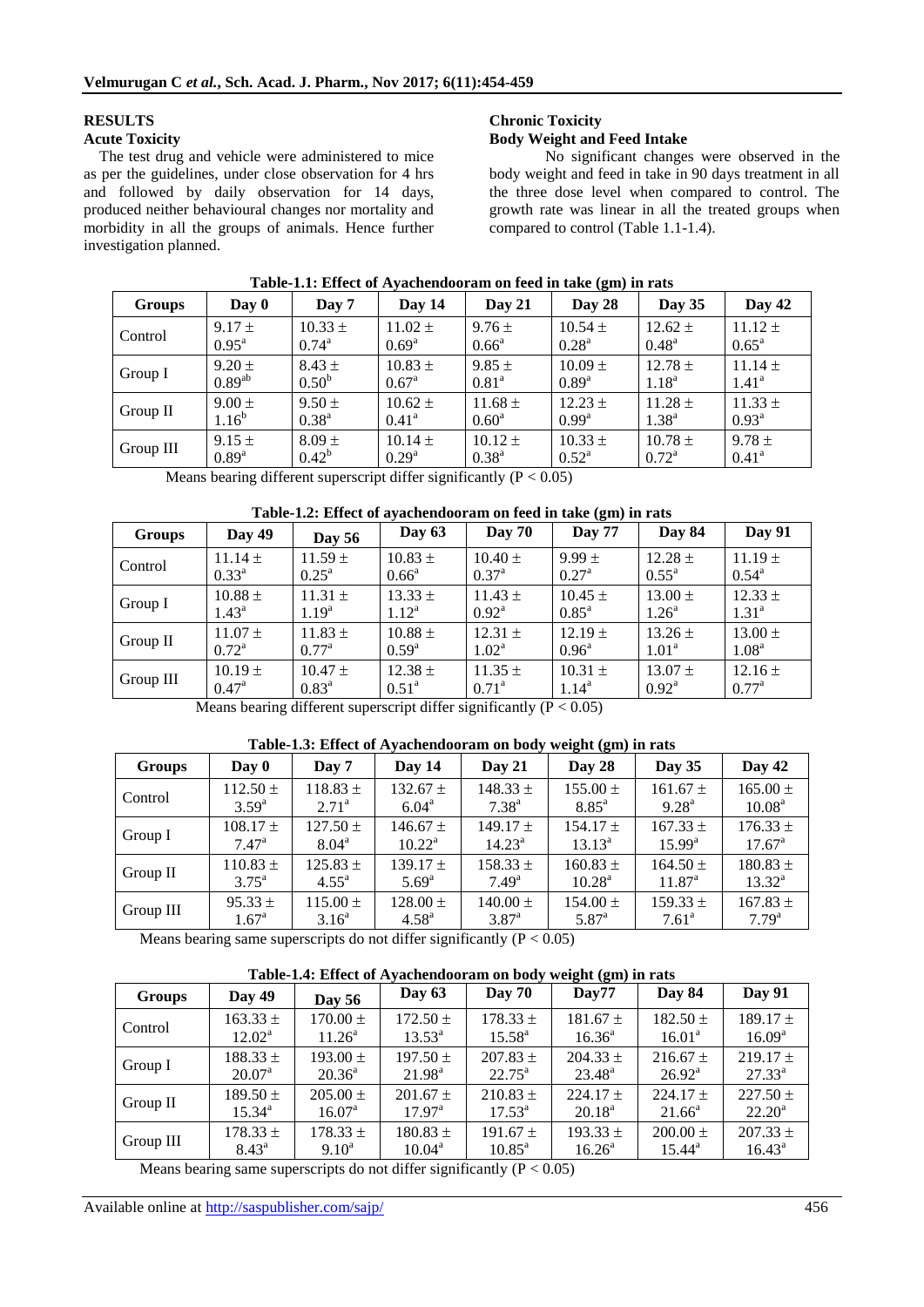# **Clinical Biochemistry**

Toxicity studies for 90 days with 180 mg dose level showed significant difference in uric acid level when compared to control. No significant changes were observed in Group I and II. Group II showed significant

variation in albumin level compared to Group I and III but no significant to control. The serum glutamate level in Group III revealed significantly difference when compared to control, Group I and II. It is represented in the table1.5-1.6.

| <b>Groups</b> | Sugar                         | Urea                        | <b>Creatinine</b>                  | Uric acid               | T.P                          | <b>Albumin</b>          |
|---------------|-------------------------------|-----------------------------|------------------------------------|-------------------------|------------------------------|-------------------------|
| Control       | $70.00 \pm 6.25^{\circ}$      | $42.83 + 1.74$ <sup>a</sup> | $0.80 \pm 0.03^{\circ}$            | $0.77 \pm 0.21^{\circ}$ | $7.03 \pm 0.38^{\text{a}}$   | $3.13 + 0.07^{ab}$      |
| Group I       | $74.50 + 4.33a$               | $39.00 + 2.11^a$            | $0.80 \pm 0.03^{\circ}$            | $1.20 + 0.21^{ab}$      | $7.13 + 0.27$ <sup>a</sup>   | $2.85 \pm 0.13^{\circ}$ |
| Group II      | $71.83 \pm 7.84$ <sup>a</sup> | $35.50 \pm 2.41^{\circ}$    | $0.75 \pm 0.02^{\text{a}}$         | $0.93 \pm 0.13^{ab}$    | $7.47 \pm 0.48$ <sup>a</sup> | $3.42 \pm 0.11^{\circ}$ |
| Group III     | $72.33 \pm 4.77^{\circ}$      | $38.83 \pm 3.79^{\circ}$    | $0.80 \pm 0.03^{\circ}$            | $1.68 \pm 0.24^{\circ}$ | $7.25 \pm 0.47^{\circ}$      | $2.97 \pm 0.11^{\circ}$ |
|               | $\cdots$                      | $\cdots$                    | $\sim$ $\sim$ $\sim$ $\sim$ $\sim$ |                         |                              |                         |

|  | Table-1.5: Effect of Ayachendooram on Biochemical Parameters in rats |  |  |
|--|----------------------------------------------------------------------|--|--|
|  |                                                                      |  |  |

Means bearing different superscript differ significantly  $(P < 0.05)$ 

|  | Table-1.6: Effect of Ayachendooram on Biochemical Parameters in rats |  |  |
|--|----------------------------------------------------------------------|--|--|
|--|----------------------------------------------------------------------|--|--|

| <b>Groups</b> | <b>Globulin</b> | <b>Bilirubin</b> | A.L.P                                                                                                                                                 | SGOT | <b>SGPT</b>               |
|---------------|-----------------|------------------|-------------------------------------------------------------------------------------------------------------------------------------------------------|------|---------------------------|
| Control       |                 |                  | $3.90 \pm 0.35^{\circ}$   $0.41 \pm 0.09^{\circ}$   $126.67 \pm 13.87^{\circ}$   $187.67 \pm 11.02^{\circ}$   $48.83 \pm 2.39^{\circ}$                |      |                           |
| Group I       |                 |                  | $4.28 \pm 0.25^{\text{a}}$   $0.40 \pm 0.02^{\text{a}}$   $189.50 \pm 20.81^{\text{a}}$   $136.17 \pm 15.40^{\text{a}}$   $58.00 \pm 3.33^{\text{a}}$ |      |                           |
| Group II      |                 |                  | $14.05 \pm 0.57^{\circ}$   $0.37 \pm 0.06^{\circ}$   $179.17 \pm 18.49^{\circ}$   $156.00 \pm 8.41^{\circ}$                                           |      | 58.83 ± 6.19 <sup>a</sup> |
|               |                 |                  | Group III   $4.45 \pm 0.35^{\circ}$   $0.37 \pm 0.05^{\circ}$   $188.67 \pm 22.58^{\circ}$   $250.67 \pm 12.57^{\circ}$   66.67 $\pm 5.70^{\circ}$    |      |                           |

Means bearing different superscript differ significantly  $(P < 0.05)$ 

# **Hematology**

Haematological data showed that the lymphocytes level was significant in between Group III and Group I, but these levels were found to be non significant when compared to control and Group II. And all other parameters remained normal without any significant difference in both control and treated Groups (Shown in table 1.7-1.8).

| Table-1.7: Effect of Ayachendooram on Haematological Parameters in rats |  |  |  |
|-------------------------------------------------------------------------|--|--|--|
|-------------------------------------------------------------------------|--|--|--|

| <b>Groups</b> | <b>PCV</b>                       | $Hb(g\%)$                   | $MCHC(\% )$                 | $TC(\% )$                            | Neutrophil(<br>$\frac{6}{2}$  | Lymphocyte(<br>$\%$      |
|---------------|----------------------------------|-----------------------------|-----------------------------|--------------------------------------|-------------------------------|--------------------------|
| Control       | 44.18 $\pm$<br>$1.32^{\rm a}$    | $15.52 \pm 0.50^a$          | $35.10 \pm 0.26^a$          | 5616.67 $\pm$<br>$423.81^a$          | 51.50 $\pm$<br>$1.98^{\rm a}$ | $47.67 \pm 2.25^{ab}$    |
| Group I       | 41.97 $\pm$<br>$0.84^{\rm a}$    | $14.78 \pm 0.35^{\text{a}}$ | $35.28 \pm 0.44^a$          | 5766.67 $\pm$<br>$495.76^{\circ}$    | 55.67 $\pm$<br>$4.90^{\rm a}$ | $43.50 \pm 5.20^{\circ}$ |
| Group II      | 41.48 $\pm$<br>$1.11^{\rm a}$    | $14.67 \pm 0.31^{\text{a}}$ | $35.40 \pm 0.32^{\text{a}}$ | 6316.67 $\pm$<br>$786.31^{\text{a}}$ | $39.83 \pm$<br>$3.15^{\rm a}$ | $54.83 \pm 2.24^{ab}$    |
| Group III     | 41.10 $\pm$<br>1.05 <sup>a</sup> | $14.47 \pm 0.36^a$          | $35.20 \pm 0.17^{\text{a}}$ | $6316.67 \pm$<br>$742.71^a$          | 43.17 $\pm$<br>$2.15^{\circ}$ | $58.17 \pm 2.76^b$       |

Means bearing different superscript differ significantly ( $P < 0.05$ )

# **Table-1.8: Effect of Ayachendooram on Haematological Parameters in rats**

| <b>Groups</b> | Monocyte<br>$\left( \frac{0}{0} \right)$ | Eosinophil<br>$\left( \frac{0}{0} \right)$ | <b>Basophil</b><br>$(\%)$ | -<br><b>Platelets</b>           | <b>RBC</b><br>(10/mm)        | <b>MCV</b><br>$(Cu \mu)$      | <b>MCH</b><br>$(\mu g)$       |
|---------------|------------------------------------------|--------------------------------------------|---------------------------|---------------------------------|------------------------------|-------------------------------|-------------------------------|
| Control       | $0.33 \pm 0.21^a$                        | $0.33 \pm 0.21^{\circ}$                    | 0                         | $3.97 \pm$<br>$0.25^{\text{a}}$ | $5.15 \pm$<br>$0.16^{\rm a}$ | $85.82 \pm$<br>$0.85^{\rm a}$ | $29.95 \pm$<br>$0.13^{\rm a}$ |
| Group 1       | $0.33 \pm 0.21^{\text{a}}$               | $0.50 \pm 0.22^{\text{a}}$                 | 0                         | $3.89 \pm$<br>$0.32^{\rm a}$    | $4.95 \pm$<br>$0.12^a$       | $84.78 \pm$<br>$0.92^{\rm a}$ | $29.82 \pm$<br>$0.14^{\rm a}$ |
| Group 2       | $0.17 \pm 0.17^{\text{a}}$               | $0^a$                                      | $\Omega$                  | $4.49 \pm$<br>$0.33^{\rm a}$    | 4.88 $\pm$<br>$0.10^{\rm a}$ | $85.47 \pm$<br>$1.38^{a}$     | $30.00 \pm$<br>$0.07^{\rm a}$ |
| Group 3       | $0.17 \pm 0.17^{\text{a}}$               | $0.17 \pm 0.17^{\text{a}}$                 | 0                         | 4.31 $\pm$<br>$0.27^{\rm a}$    | $4.78 \pm$<br>$0.12^a$       | $85.88 \pm$<br>$0.26^{\circ}$ | $30.20 \pm$<br>$0.13^{\rm a}$ |

Means bearing different superscript differ significantly  $(P < 0.05)$ 

# **HISTOPATHALOGICAL STUDIES**

The highest dose of ayachendooram shows dcogestion and degeneration of hepatocytes in liver, the

all other organs histological studies shows normal archytexture between treated and control groups.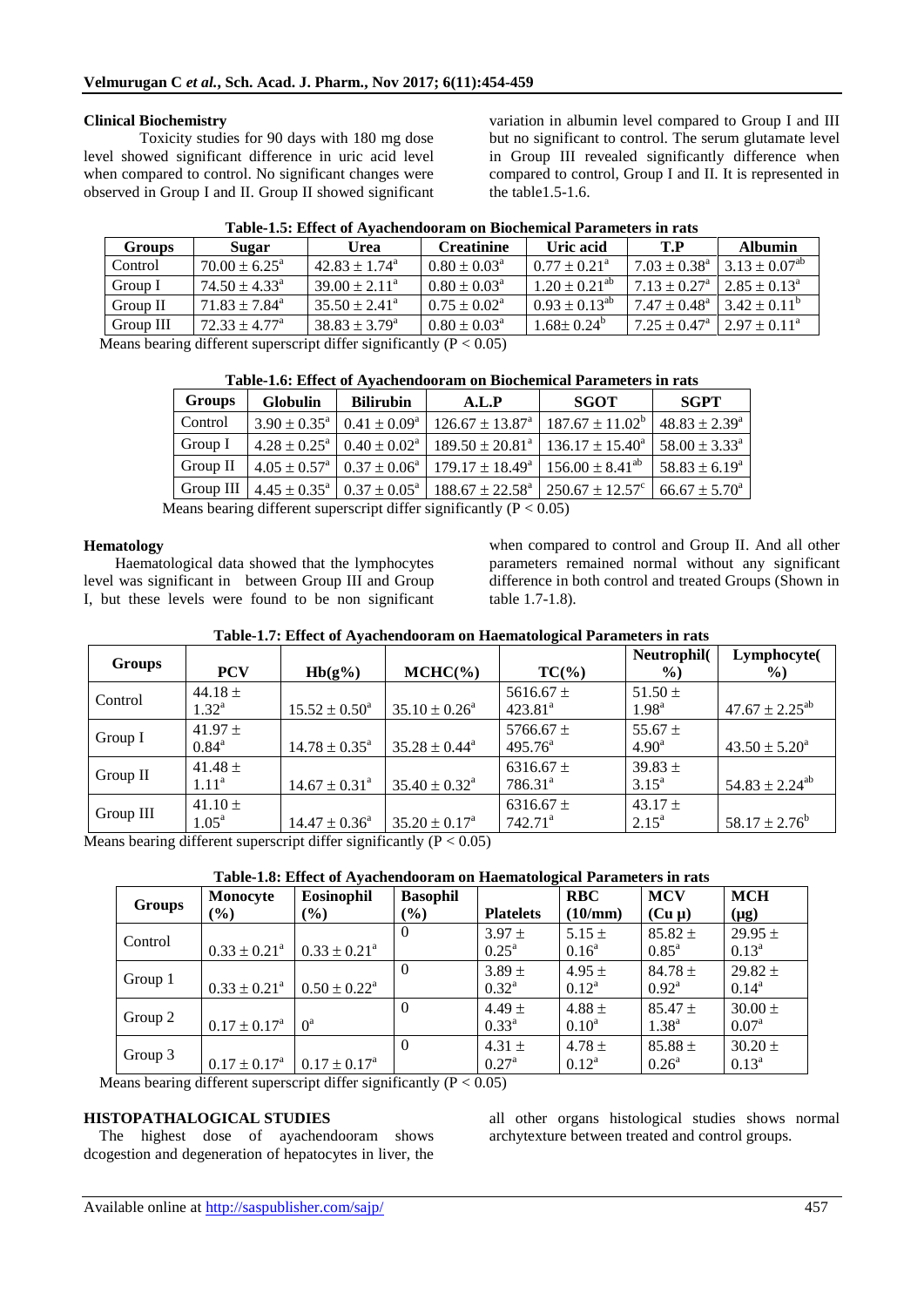

**Fig-1: Photomicrograph of liver-Control**



**Fig-2: Photomicrograph of liver-treated with Ayachendooram (highest dose) showing congestion and degeneration of hepatocytes**

# **DISCUSSION**

In acute toxicity study, there was no mortality observed upto maximum dose level of A.C administered orally. Thus our test suggested that A.C does not cause any apparent acute toxicity. This test in rats was undertaken based on the report on non-lethality of animals in acute (mice) toxicity studies. The changes in body weight have been used as indicator of adverse effect of A.C. [17]. Since there were no changes in animal behaviour and body weights at all the doses of treated groups when compared to control. The present result suggests that the oral administration of A.C is non toxic. There were no pre terminal deaths in animals receiving therapeutic dose, five times the therapeutic dose and ten times the therapeutic dose. The food intake were significantly different between groups exposed to test compound Group II, Group III and control on  $0<sup>th</sup>$ and  $7<sup>th</sup>$  day, but no gain in animal body weight at the same day, this may be due to normal physiological changes.

The bio chemical parameter such as uric acid, SGOT, and albumin level in serum increased with GroupIII and Group II respectively, all other parameters remained normal. The SGOT is good indices of liver and kidney damage than SGPT [18]. Elevated levels of SGOT with Group III showed mild Histopathological changes in liver. The albumin is the one of the most important plasma protein, maintain the osmotic pressure of blood [19] and prevent the escape of fluids from blood to tissue hence, indirectly maintain the blood volume and blood pressure and it is synthesized by liver. The decreased albumin level called

Hypoalbunaemia is also an indication of liver damage. The increased albumin level was significant between treated group and non significant to control. Our data revealed albumin level was normal in all treated and control groups [20]. And a histopathological examination of kidney in treated Groups shows normal compared to control animals. So from the above statement increased SGOT level does not caused marked changes in liver. The raised uric acid level has been observed with impairment of renal function [21]. In the present study significant increase in uric acid level at highest dose of AC treated group manifest nonhazardous effect. In humans and higher primates, uric acid is the final oxidation (breakdown) product of purine metabolism and is excreted in urine. In most other mammals, the enzyme Uricase further oxidizes uric acid to allantoin [22]. So the increased uric acid level may be due to decreased uricase or high purine metabolism by the composition of formulation. Uric acid may be a marker of oxidative stress, [23] and may have a potential therapeutic role as an antioxidant [24]. On the other hand, like other strong reducing substances such as ascorbate, uric acid can also act as a prooxidant [25]. AC increase the lymphocyte level in highest dose once but these level significant to Group I and non significant to control and Group II. The increased level of lymphocyte with high dose of AC emphasizes the advantageous effect in immune system. From the haematological results, the normal haemoglobin level in all groups shows iron may not involved in haemoglobin synthesis in normal humans. In the blood iron  $(Fe^{3+})$ bound to a glycoprotein beta<sub>1</sub> globulin known as transferrin. In this form it is carried to the storage